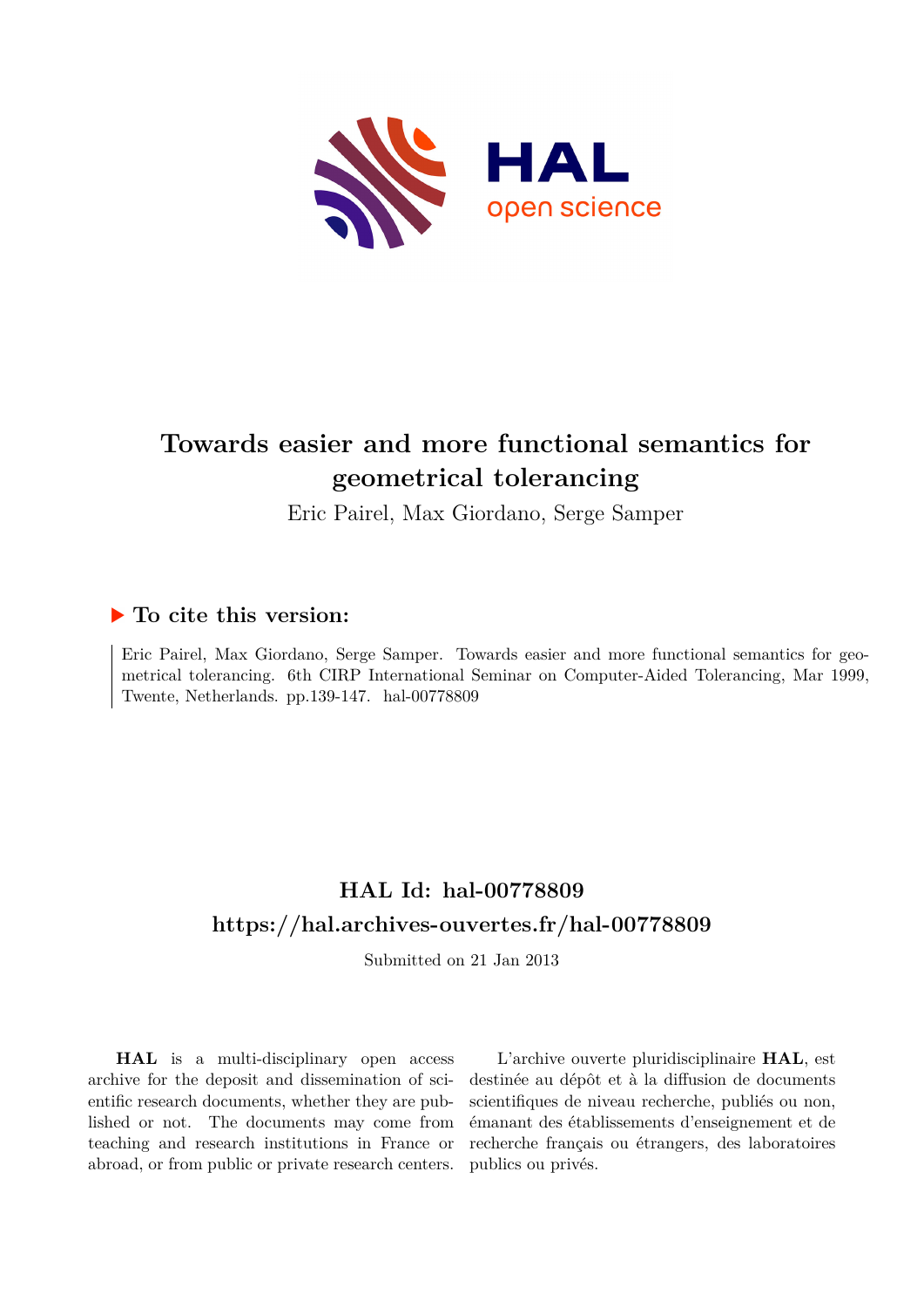# **Towards easier and more functional semantics for geometrical tolerancing**

*E. Pairel, M. Giordano, S. Samper*

*LMécA/CESALP (Laboratoire de Mécanique Appliquée) Ecole Supérieure d'Ingénieurs d'Annecy - Université de Savoie BP 806, 74016 ANNECY Cedex - FRANCE pairel@esia.univ-savoie.fr*

Abstract: Geometrical defects of a manufactured feature are limited by form, size and location tolerances. The standardized semantics of those tolerances, i.e. their interpretation on the manufactured feature, presents a lot of drawbacks. We propose new semantics, based on the fitting of a unique theoretical feature on the manufactured feature. The fitting criterion we propose, named minimum volume criterion, leads to the actual mating envelope of the manufactured feature. For some functional requirements the tolerancing shown to become simpler and more functional.

**Keywords:** tolerancing, semantics, fitting criterion, minimum volume criterion

### 1 THE THREE DEFECTS OF A FEATURE: FORM, SIZE, LOCATION

The tolerancing principle consists in considering that the actual feature presents three kinds of defect: form, size and location defects.

Consequently, we find three types of tolerances for each feature [\(figure 1.](#page-1-0)a).



<span id="page-1-0"></span>Note: the word «location» will be used to refer indifferently to location or orientation tolerance.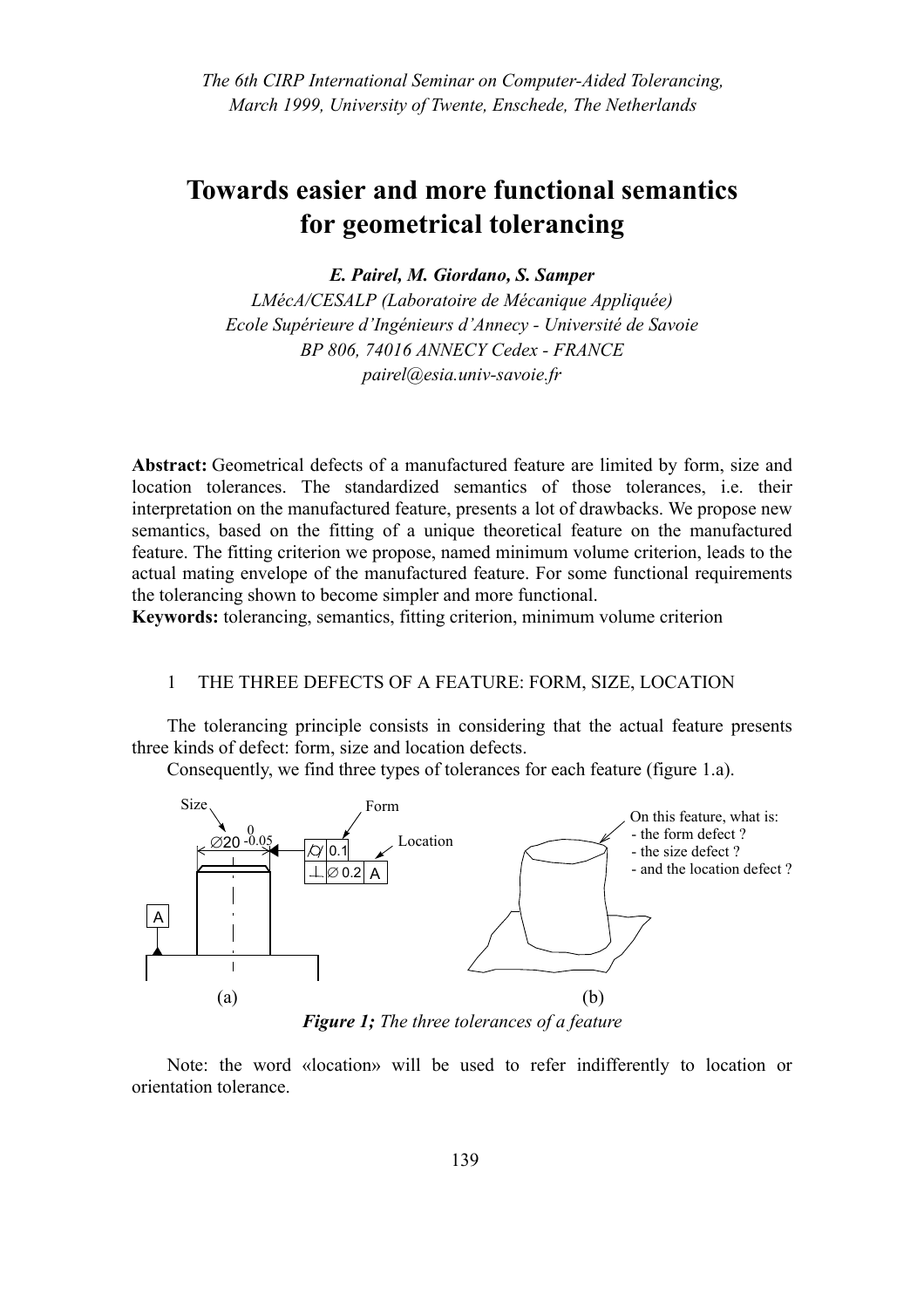Let us note that this division in three defects is arbitrary because the actual feature has a shape on which form, size and location defects are not intrinsically defined ([figure](#page-1-0) [1.](#page-1-0)b). So defining those different defects regardless of the actual feature is necessary.

The main study on this problem is due to A.A.G. Requicha [Requicha 1983]. But the semantics that he has proposed is not really functional and does not allow to define the values of form, size and location defects of an manufactured feature.

The other main approach consists in defining these three defects with a theoretical feature fitted to the manufactured feature [Hillyard 1978] [Wirtz 1989].

Let us note that the standardized semantics noes not correspond to any of these two approaches.

#### 2 PROPOSED SEMANTICS

We propose to define the form, size and location defects of the actual feature by comparing it to a unique theoretical feature fitted to the actual feature :



*Figure 2; Theoretical feature fitted to define the defects of a surface*

The fitting criterion that we choose, presented in section 4, leads to obtain the actual mating envelope of the manufactured feature. For a shaft, it is the smallest theoretical cylinder fitting the outside of the shaft. Nevertheless, the designer should be able to choose another criterion.

# **2.1 Size tolerance semantics**

The size tolerance concerns the size of the fitted feature. Its value has to be between the minimum and the maximum sizes authorized by the tolerance.

The size defect is the deviation between the size of the actual matting envelope and the nominal size defined by the designer.

#### **Case of size tolerance applied to angle :**

The standards allow the size tolerancing of the angle between two planes. However the standardized interpretation of such a tolerance is ambiguous because of its incomplete definition. With the proposed semantics, there is no ambiguity: the angle tolerance concerns the angle between the two planes fitted to the manufactured features.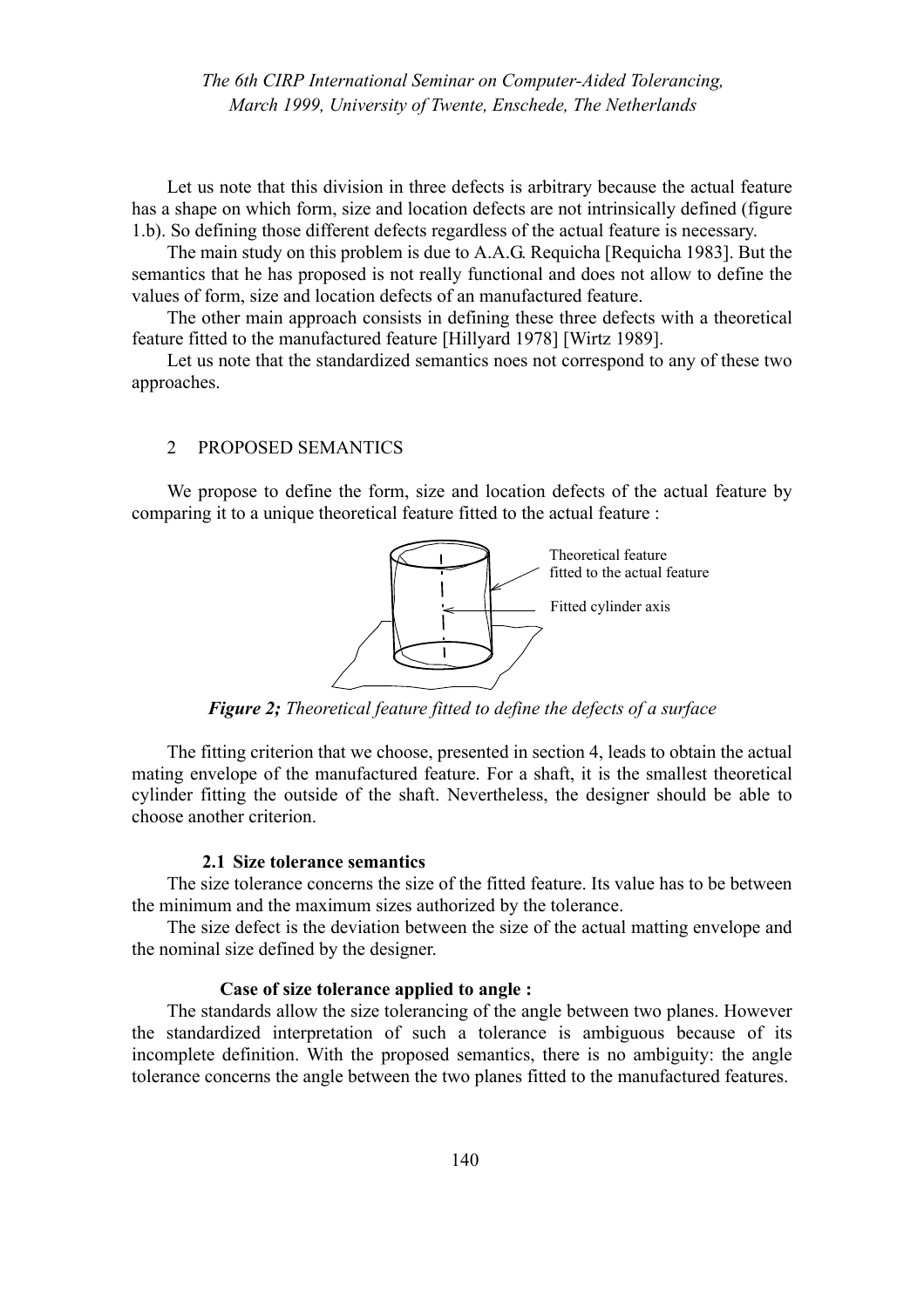#### **2.2 Form tolerance semantics**

The form defect is the maximum distance between the theoretical feature and the actual feature along a perpendicular direction to the theoretical feature. It has to be inferior to the form tolerance. This semantics is very close to standardized semantics.

# **2.3 Location tolerance semantics**

The location tolerance concerns the fitted feature axis along the nominal height. This axis, limited by two extreme points, has to be within the tolerance zone defined by the location tolerance:



*Figure 3; New semantics for a location/orientation tolerance*

The location defect can be defined as the size of the minimum tolerance zone.

# 3 STANDARDIZED SEMANTICS

# **3.1 Standardized interpretation of the size tolerance**

International standards [ISO 8015] indicate that the size tolerance only limits the «actual local sizes» of the actual feature :



*Figure 4; Standardized semantics of a size tolerance*

This semantics is based on the shop floor practices using micrometers and callipers which enable to measure the distance between two points.

Different studies were conducted to give a definition of the actual local size [Srinivasan 93]. The proposed definitions are complex and lead to more difficulties in metrology.

Whatever its definition, the actual local size concept involves problems for the geometrical specification and verification of products because local sizes do not always exist on parts.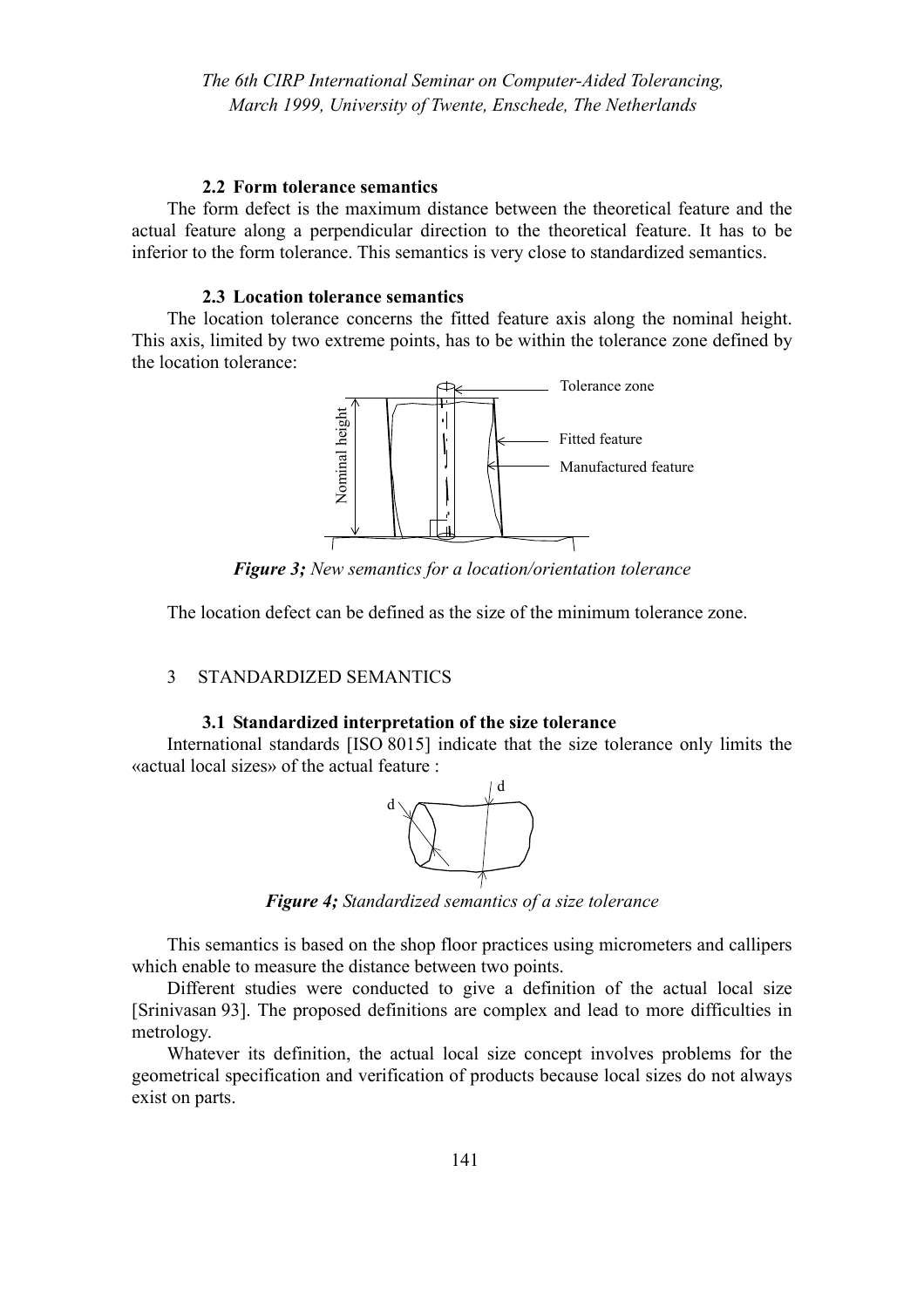For instance, in many cases, the tolerances cannot always be verified on every point of the feature:



*Figure 5; Features incompletely defined by the size tolerance*

A lot of specifications are irrelevant with the standardized interpretation :



*Figure 6; Irrelevant specifications with the standardized semantics*

#### **With the proposed semantics:**

With the proposed semantics, each one of the above specifications is relevant.

For cylindrical features, it is always possible to fit theoretical cylinder on them even if they are not complete.

For a size tolerance between two planes, the theoretical entity to be fitted is composed of two parallel planes with a variable distance :



*Figure 7; Two parallel plane entity*

Furthermore, interpretation in terms of actual local sizes has not any real functional justification. So, in our opinion, this concept should be abandoned for a interpretation based on feature fitting.

#### **3.2 Standardized interpretation of a form tolerance**

The manufactured feature has to be between two theoretical features obtained by offsetting of the nominal feature to the exterior and interior sides.

This condition can be verified by fitting the exterior offsetted feature on the actual feature, with the minimum form defect criterion. So, the only difference between the standardized interpretation and the proposed interpretation is the fitting criterion.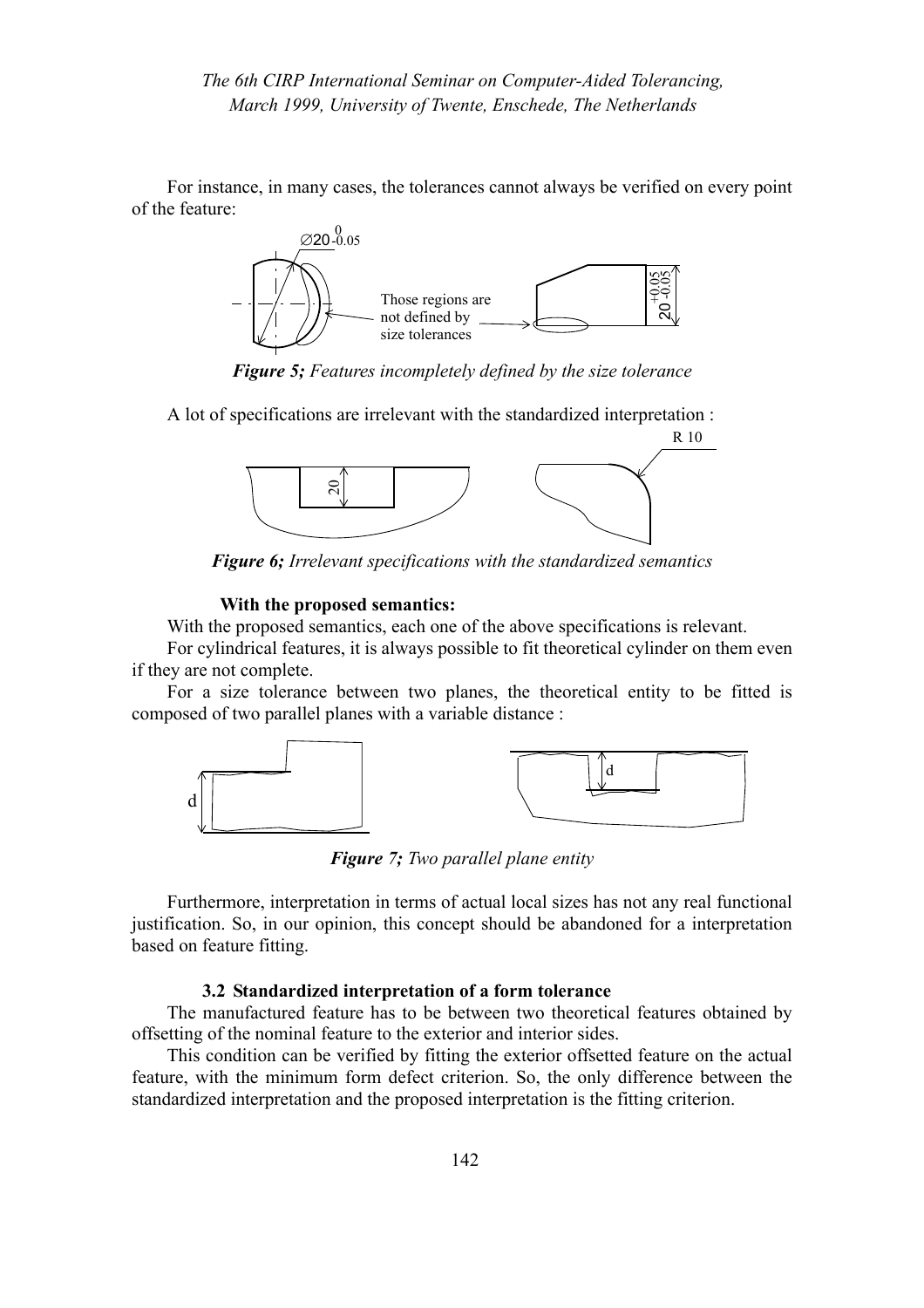### **3.3 Standardized interpretation of a location tolerance**

According to the standardized interpretation, a location tolerance concerns an «actual» feature of the part.

For the cylinder, the concerned feature is the «actual axis» of the feature :



*Figure 8; Standardized interpretation of a location tolerance*

But the «actual axis» is a virtual feature on the manufactured part. So it is necessary to define how this feature is built from the actual feature. In our knowledge, standards on tolerancing do not give this definition. This gap leads to several metrology practices:

**•** The first method consists in building approximate centers of some sections of the shaft.

**•** The second method consists in verifying the location of a perfect feature fitted to the manufactured feature.

Although this method is not consistent with standardized interpretation, it is more and more commonly used because of the growing use of CMM.

Besides, it is generally more adapted to the designer's intention.

The semantics proposed here corresponds to this verification method.

#### **Projected tolerance zone:**

A location tolerance with a projected tolerance zone enables to specify that the continuation of the actual feature has to respect the location tolerance [\(figure 9.](#page-5-0)a).



*Figure 9; Projected tolerance zone specification and interpretation*

<span id="page-5-0"></span>In this case, it is impossible to consider the «actual axis» of the hole. The axis concerned by the specification is necessarily the axis of a theoretical feature fitted to the hole [\(figure 9](#page-5-0).b). So, the standardized interpretation is not coherent with this kind of specification. On the other hand, the proposed semantics is relevant in this case.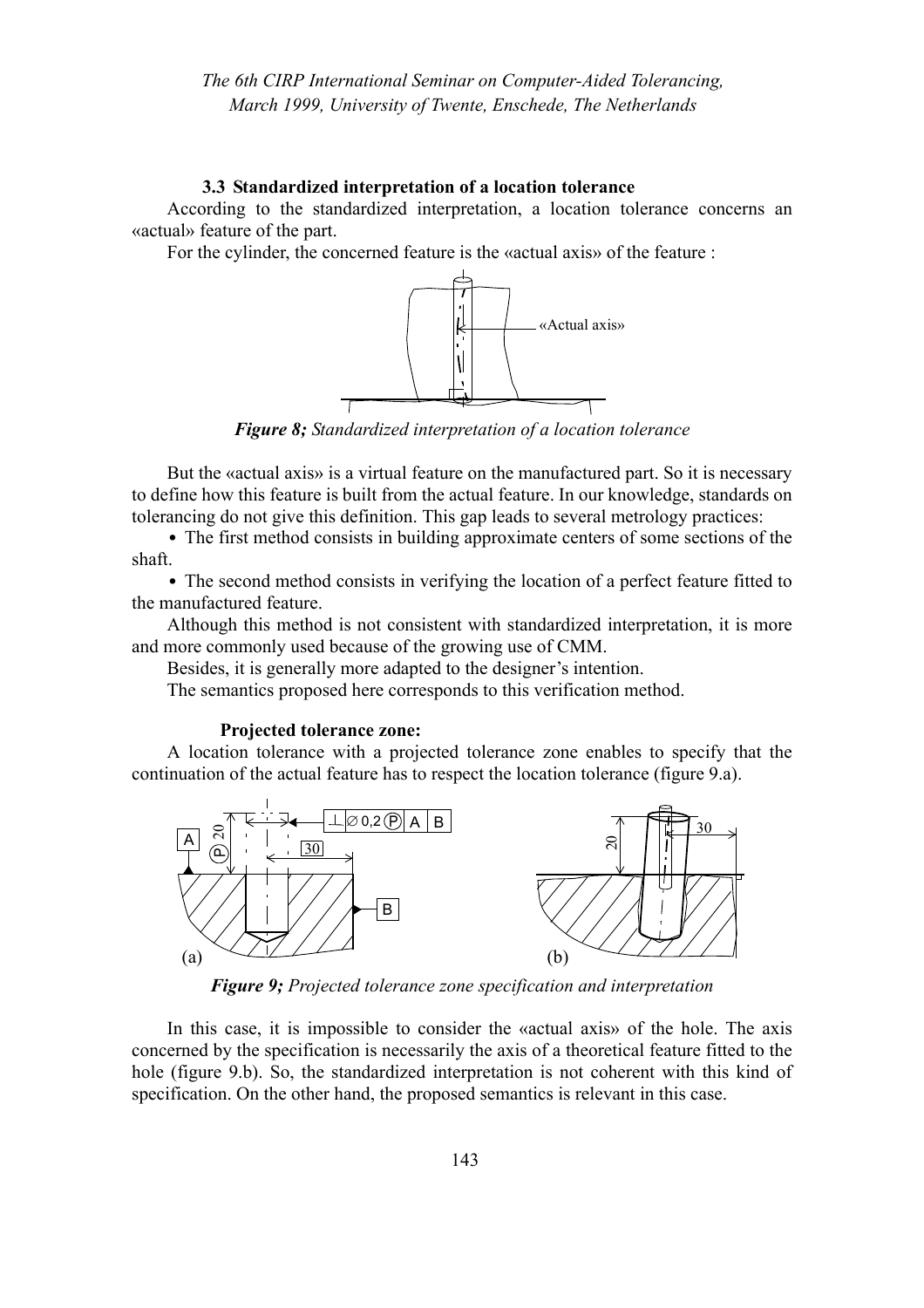# 4 DEFINITION OF THE FITTED FEATURE - MINIMUM VOLUME **CRITERION**

The fitted feature has to represent the manufactured feature as functionally as possible. In our opinion, it has to be the actual mating envelope of the manufactured feature so as to allow to control the mating requirement directly.

Thus an original and general fitting criterion is proposed, named the minimum volume criterion.

It consists in defining the theoretical feature, outside of the material, which minimizes the volume of the space between the theoretical and the manufactured features. Figures below illustrate fittings of a plane and of a cylinder according to this criterion.



*Figure 10; Fittings according to the minimum volume criterion*

In the case of the cylinder, the minimum volume criterion leads to the smallest size theoretical cylinder fitting the outside of the shaft.

In some cases, the minimum volume criterion can give several solutions, i.e. several theoretical features minimizing the volume. The chosen feature will be the one which also minimizes the maximum distance between the theoretical and the manufactured features.

The theoretical features are better fitted to actual features with the minimum volume criterion than by other criteria. In particular, the minimum form defect criterion, which consists in minimizing the maximum distance between the theoretical feature and the actual feature, can leads to obtain fitted features more distant to actual features. The actual features in the above figure are in this case:



*Figure 11; Exterior theoretical features obtained by the minimum form defect criterion*

Another advantage of the minimum volume criterion is that it formalizes and generalizes standardized fittings of datums to actual features.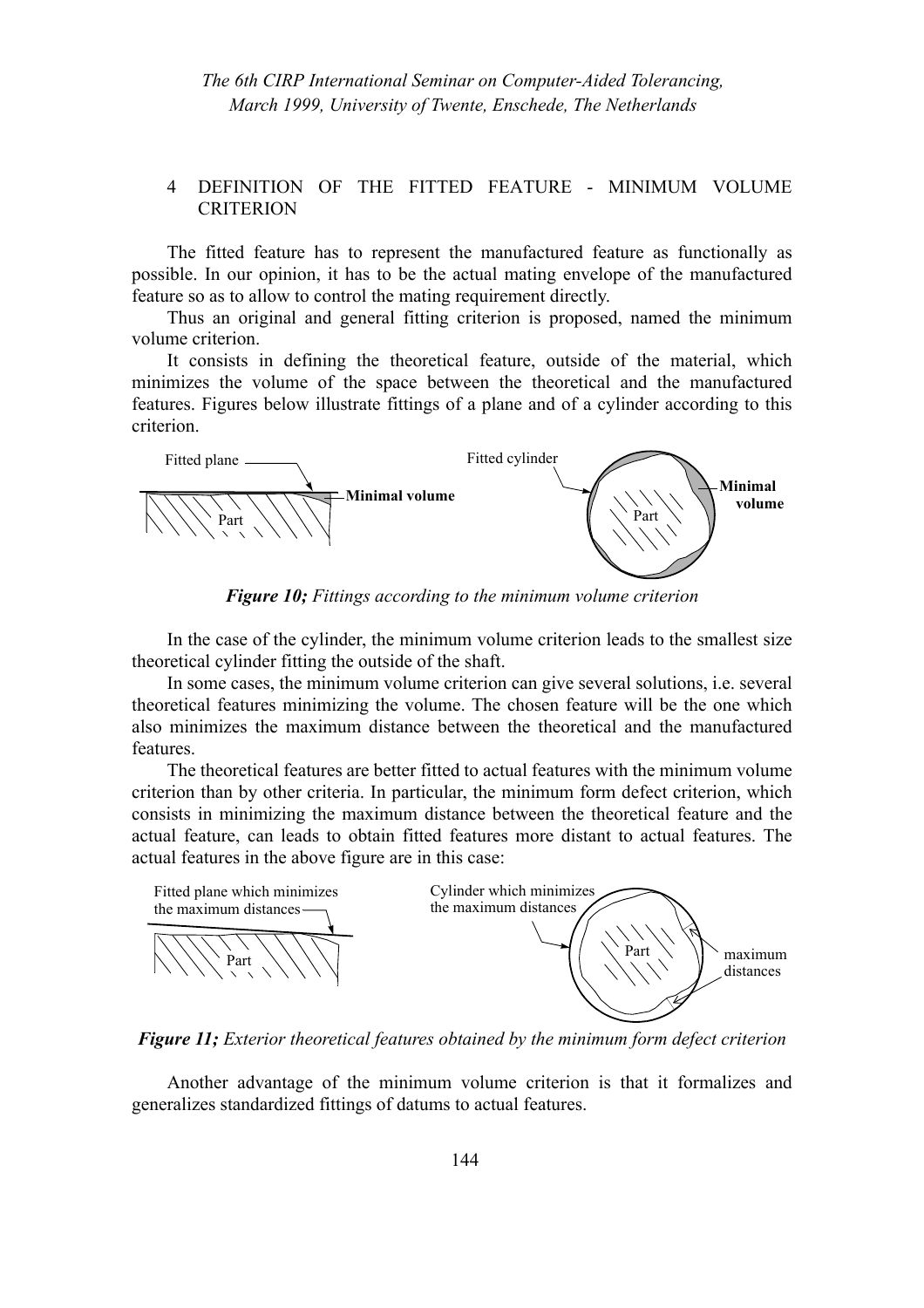Let us note that, with the proposed semantics, when an actual feature is a first datum feature of the part, the same theoretical fitted feature defines the datum and the geometrical defects of the actual feature.

The minimum volume criterion can be computerized [Pairel 1995]. Nevertheless, even if the least square criterion is used, the verifications done now on CMM are closer to the proposed semantics than to the standardized semantics.

# 5 SOME CASES OF FUNCTIONAL TOLERANCING

#### **5.1 Mating requirement**

The proposed size tolerance semantics enables to control the maximum and minimum clearances between two mated features very simply. It is more functional than the envelope requirement [ISO 8015] because it does not limit actual local sizes which are not functional for the assembly.

On the example below, the radial clearance is maximum when the actual mating envelope of the shaft has the minimum diameter allowed by the tolerance. The fact that some actual local sizes have smaller values does not increase the maximum clearance.



*Figure 12; Actual local sizes are not functional for the assembly*

With the proposed semantics, the actual local sizes result from the form defects of the actual feature. So they are limited by the form tolerance of the feature.

#### **5.2 Guiding precision requirement for a shaft**

For a long shaft, for example a guiding shaft for a collar, the size tolerance can be applied along part of the length of the shaft (the collar length):



<span id="page-7-0"></span>*Figure 13; Proposed tolerancing for a long shaft*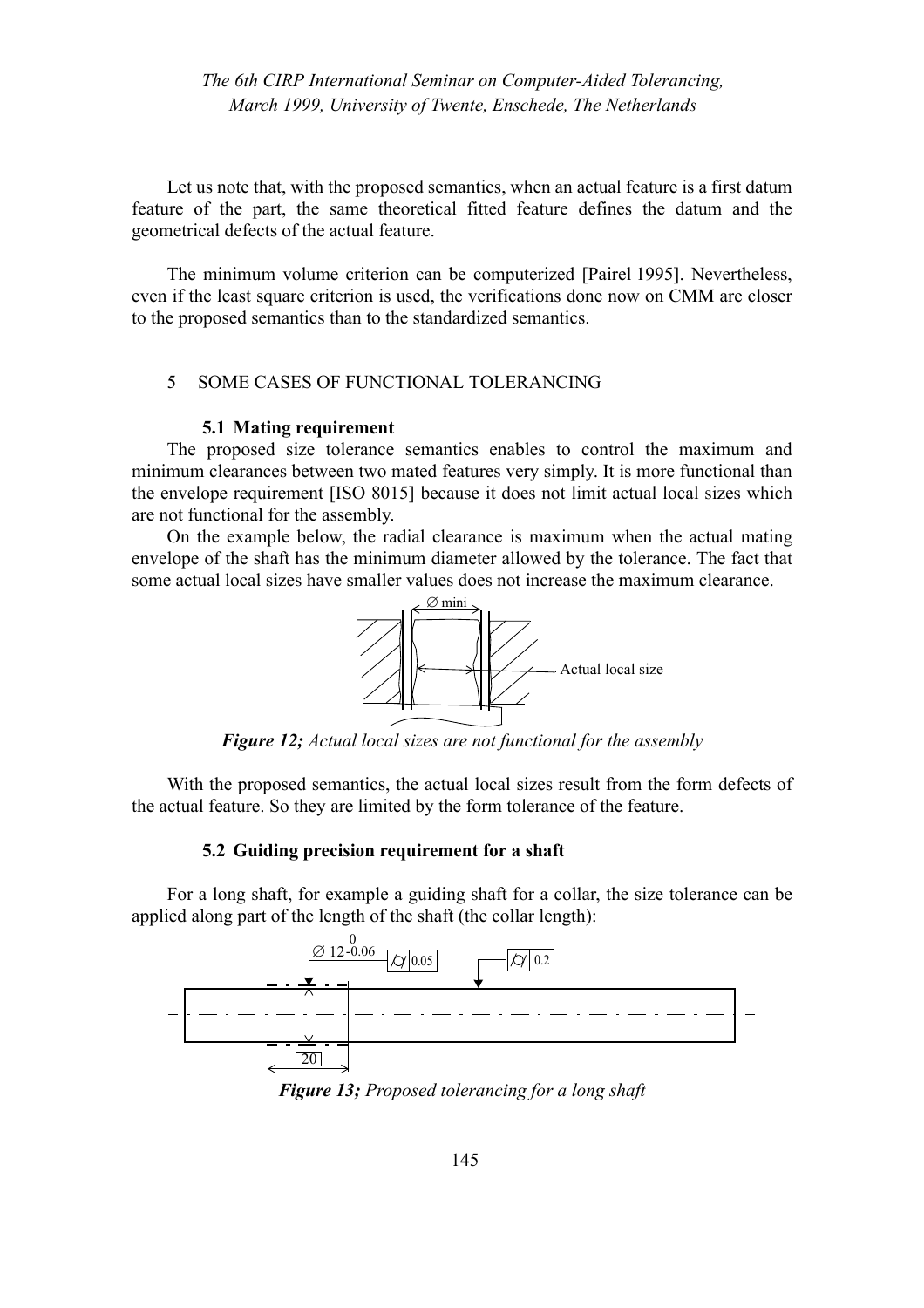According to the proposed semantics, anywhere along the shaft, the diameter of the actual mating envelope, of a length of about 20 mm, has to be between the minimum and the maximum sizes allowed by the tolerance.

The form tolerance concerns the actual mating envelope too: the distance between the shaft and any 20 mm-long mating envelope has to be inferior to the form tolerance value.

In order to limit the straightness defect of the shaft, a cylindricity tolerance for the whole shaft is specified [\(figure 13](#page-7-0)). This is almost equivalent to a straightness tolerance applied to the generators of the shaft. But the semantics of this last kind of tolerance is more difficult to define.

#### 6 CONCLUSION

The semantics proposed in this paper for form, size and position tolerances is greatly inspired from verifications on CMM: What is check is the size and the position of the fitted feature.

The idea to define the form, size and position defects regardless of a theoretical feature, fitted to actual feature, was already proposed by A. Wirtz [Wirtz 1989]. But the «vectorial tolerancing» that he propose, uses a very different principle of the tolerancing by tolerance zones. It is more difficult to use and less functional than the geometrical tolerancing as it is shown by S. Bialas [Bialas 1997].

The originality of the proposed semantics is the fitting criterion which leads to obtain the mating envelope of the manufactured feature. Thus, the size of the fitted feature has a functional interpretation.

The proposed semantics allows to define the form, size and position/orientation defects. Thus the geometrical verification according to this semantics enables to give the values of these defects. On the other hand, the geometrical verification according to standardized semantics can give only a binary response to the conformance question of the feature.

Furthermore, let us note that form, size and position tolerances are completely independent with the proposed semantics. Thus, the form tolerance can be larger than the position tolerance. It is not true for the standardized semantics: the position tolerance limits also the form defect of the feature. So the principle of independency between the tolerances is better respected.

Finally, the proposed semantics corresponds to the ones which are generally considered in models developed for the computer aided tolerancing systems.